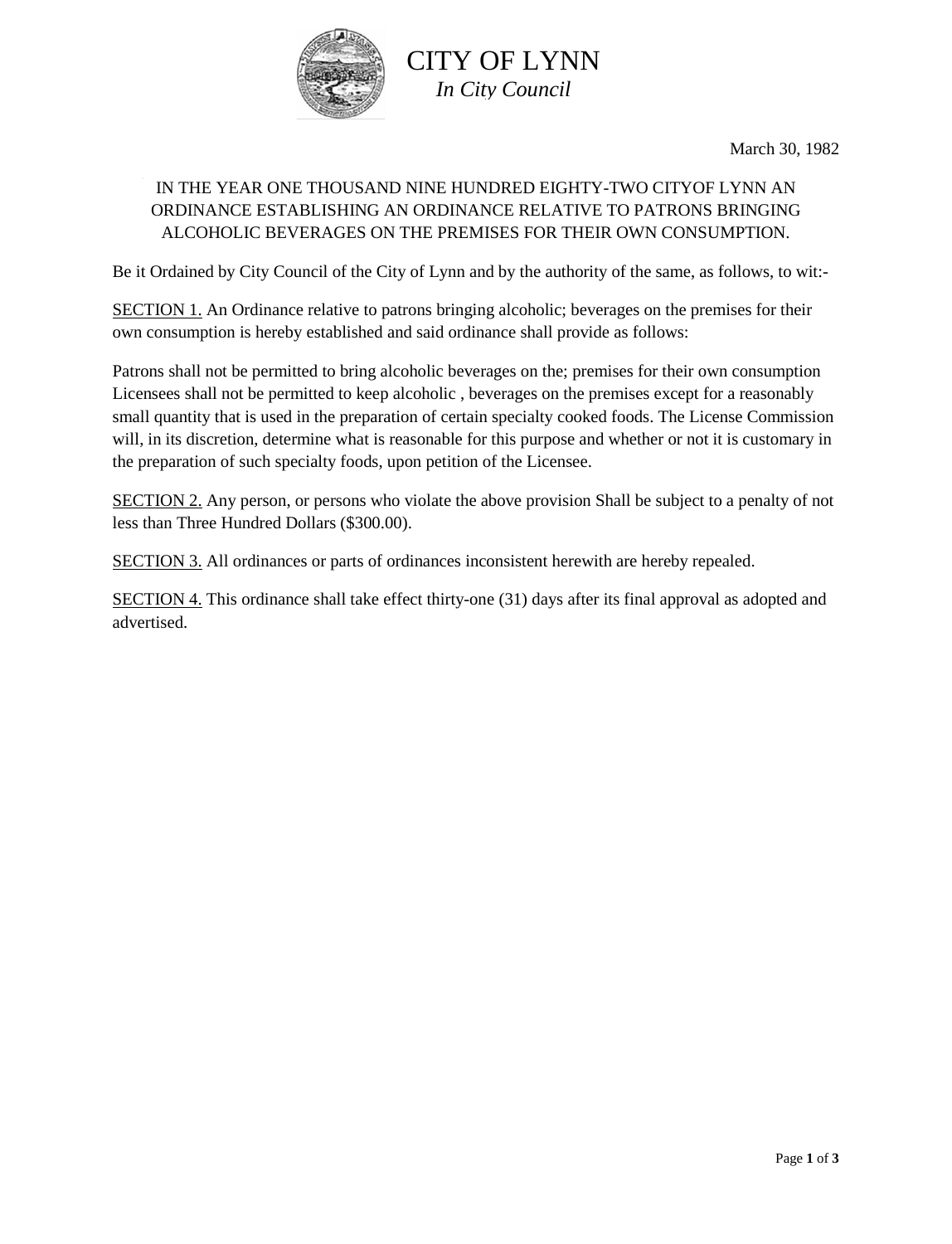

## CITY OF LYNN *In City Council*

## IN THE YEAR ONE THOUSAND NINE HUNDRED EIGHTY TWO AN ORDINANCE AMENDING THE ORDINANCE PROHIBITING THE DRINKING OP ALCOHOLIC BEVERAGES IN ANY PUBLIC PLACE

Be it Ordained by the City Council of the City of Lynn and by the authority of 1jhe same as follows, to' wit;-

SECTION 1. An Ordinance prohibiting the drinking of alcoholic beverages in any public place is hereby amended by deleting the present Section 2 and adding the following new Section 2. in place thereof Violation of this Ordinance shall make the offender subject to arrest and punishable by a fine of not less than ten dollars (\$10.00) and not more than fifty dollars (\$50.00)

SECTION 2. All ordinances or parts of ordinances inconsistent herewith are hereby repealed

SECTION 3. This ordinance shall take effect upon its adoption and approval, after advertising as adopted